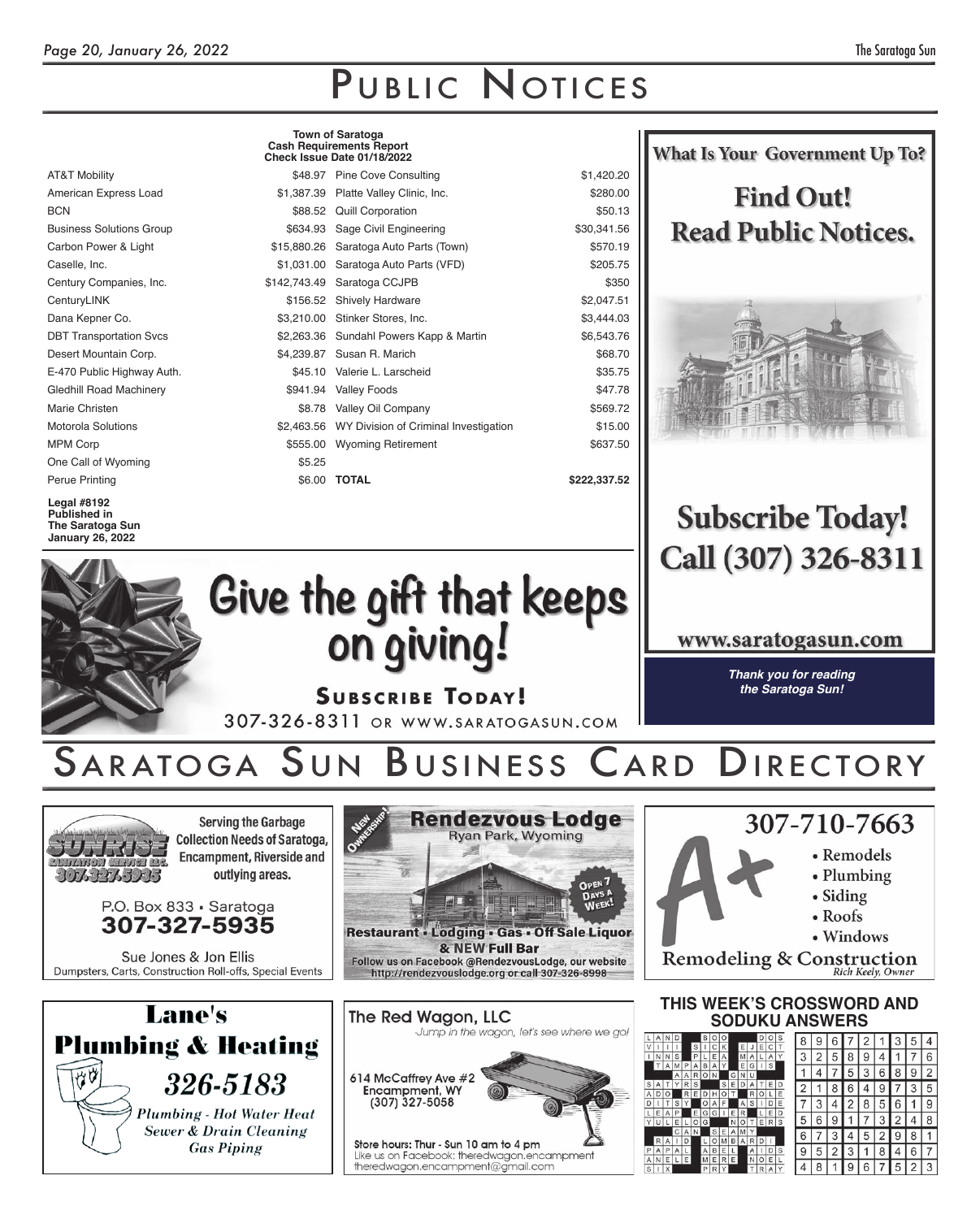#### **CARBON COUNTY PLANNING AND ZONING COMMISSION PUBLIC LEGAL NOTICES**

Notice is hereby given that the Carbon County Planning & Zoning Commission will hold public hearings on the following case files on <u>Monday, February 28, 2022, at 10:00 A.M.,</u> Carbon Building, 3rd Floor-Room 332, located at 215 West Buffalo Street, Rawlins, Wyoming.

**Z.C. Case File #2022-04:** Request for a Zone Change from Neighborhood Commercial (C-1) to Residential (RD) for Lots 1 thru 5, located in the proposed Old Baldy Village Tenth Addition Minor Subdivision encompassing approximately 1.31 acres. The RD Zone is intended to provide land for residential development that is typically single family detached and located within Town Expansion Areas and within or nearby Rural Centers. Residential single family zones are intended to be located in areas planned for residential development that are easily accessible and infrastructure already exists or is readily available.

**Companion Case--Minor Subdivision Case File #2022- 01:** Request to create five (5) lots: Lot 1 = 11,035 sq.ft., Lot 2 = 10,896 sq.ft., Lot 3 = 10,599 sq.ft., Lot 4= 11,385 sq.ft., and Lot 5 = 13,237 sq.ft. The applicant is also applying for a zone change request (see above Z.C. Case #2022-04) to comply with the Carbon County Zoning Resolution of 2015, as amended.

**Minor Subdivision Name:** Old Baldy Village Tenth Addition Minor Subdivision

**Petitioner:** Old Baldy Corporation

Parcel Identification Number: 17831730000700 (Parent Parcel)

**General Site Location:** Approximately 3/4 of a mile east of Saratoga off Carbon County Road #504 (Saratoga/10 Mile/ Ryan Park Road)

**Legal Description:** Lots 1-5, Old Baldy Village Tenth Minor Subdivision, located in a portion of the NW1/4, Section 18, T17N, R83W, 6th P.M., Carbon County, Wyoming. For additional information, please call the Carbon County

Planning and Development Department, (307) 328-2651.

-s- Old Baldy Corporation (Applicant and Land Owner)

**Legal #8194 Published in The Saratoga Sun January 26, 2022**

#### **CARBON COUNTY PLANNING AND ZONING COMMISSION PUBLIC LEGAL NOTICE**

Notice is hereby given that the Carbon County Planning & Zoning Commission will hold a public hearing on the following case file on Monday, February 28, 2022, at 10:00 A.M., Carbon Building, 3rd Floor-Room 332, located at 215 West Buffalo Street, Rawlins, Wyoming.

 **Z.C. Case File #2022-03:** Request for a Zone Change from Ranching, Agriculture and Mining (RAM) to Forestry Production and Seasonal Recreation (FPSR-0.99) on approximately 0.99 acres (or 43,200 sq.ft.). The FPSR Zone is intended to be applied to areas of the County in which timber production and seasonally accessible recreation uses are the desirable predominant uses.

**Petitioners:** Louis and Kinee Waits (Applicants and Land Owners)

Parcel Identification Number: 14852921301200 **General Site Location:** Approximately 13 miles west of Encampment off WY HWY 70 on the north side. **Legal Description (taken from Warranty Deed, Book 1324, Page 114):** The Easterly portion of Block 8, Town of Battle Lake, located in the So Different Lode Claim in Section 29,

Township 14 North, Range 85 West, heretofore Reserved for Mining Purposes. Said portion being East 200 feet (by 216 feet) of said Block 8.

For additional information, please call the Carbon County Planning and Development Department, (307) 328-2651.

-s- Louis and Kinee Waits (Applicants and Land Owners)

**Legal #8195 Published in The Saratoga Sun January 26, 2022**

> **See whats for bid,** *read the public notices!*

#### **Carbon County School District #2 December 2021 Bills List \$500.00 and over**

Amazon Capital Services 9,877.28; Apex Communications 2,475.00; Arlington Inn & Suites Kremmling 1,009.00; Audio Enhancement Inc. 11,955.20; Best Western Pioneer Court 530.94; Black Hills Energy 9,007.21; Capital Business Systems Inc. 1,173.65; Carbon Power & Light Company 18,894.10; Cashwa Distributing 13,398.67; Comfort Inn-Riverton 960.00; Communication Is Everything LLC 10,012.00; Connect Speech Therapy LLC 9,520.00; Cowboy Supply House 7,610.84; CPM Educational Programs 500.00; Craig Conrad 4,941.52; Down Home Concepts 1,392.00; ESEA Network 6,355.00; Federal Funds 10,363.60; Fremont Therapy Group LP 714.20; Gabbart Communications 4,844.05; Hebbert, Emily 1,226.24; High Plains Power Inc 725.28; Imprest Fund J.D. Johnson 1,235.90; Imprest Fund Erickson Mike 1,136.25; Imprest Fund Steven Priest 1,147.03; Jaymar Business Forms Inc 564.39; Jo-Ed Produce 531.05; Johnson Fruit LLC 6,106.80; Journeyed. Com, Inc. 1,181.10; Lakeshore Learning Materials 1,280.82; Lincoln Electric 512.56; Long Building Technologies Inc 45,953.67; Macpherson & Thompson LLC 1,569.20; Mason, Jared 568.30; Neimark, Karla 1,000.00; North Park Propane LLC 14,230.89; Pederson, Susan 700.00; Pepsi 523.84; Perkins Oil Company 3,249.09; Pine Cove Consulting LLC 1,250.00; Porter, Muirhead, Cornia & Howard 24,450.00; Quill Corporation 944.02; Region V Boces 28,573.88; Rocky Mountain Power 6,367.49; Saratoga Middle High School Activity Acct 541.80; Saratoga Middle High School Booster Club 1,113.70; Saratoga Sun 630.00; Scholastic Book Clubs 1,745.00; Shamrock Foods Company 9,481.87; Sherwood Forest Farms 1,791.36; Shively Hardware 1,098.98; Skinner, Bradlee 1,750.00; Southwest Airlines 1,423.72; Stinker Stores Inc. For AR 5,881.82; Sunrise Sanitation Service Inc. 1,106.00; Super 8 Riverton 600.00; Town Of Encampment 899.00; Town Of Saratoga 835.30; Turnitin, LLC 4,590.00; Union Telephone Company 4,332.11; UPRSWDD Billing 892.00; Valley Foods 503.99; Walmart 695.31; West Music Company 2,212.00; Western Wyoming Community College 12,855.50; Williams, Jason 1,125.00; Wyo FFA 700.40

**Legal #8196 Published in The Saratoga Sun January 26, 2022**

## **NOTICE OF SPECIAL MEETING**

The Board of Trustees of Carbon County School District No. 2 will be holding a Special Meeting at the Central Administration Office in Saratoga, Wyoming on Tuesday, February 1, 2022 **at 5:00p.m.**

The purpose of the meeting will be to discuss and screen Superintendent Candidate applications. The Board will immediately go into executive session to discuss the candidate applications. After the executive session the Board may set dates to conduct interviews.

The minutes of such meeting will be available for public inspection on our website, www.crb2.org and at the Central Administration Office, in Saratoga, during regular business hours.

-s- Nick Wamsley CCSD#2

**Legal #8200 Published in The Saratoga Sun January 26, 2022**

**Town of Saratoga**

**Manual Checks**

Accounts Payable for 01/18/2022 \$222,349.52

Net Payroll for 01/06/2022 \$36,992.91

Transmittals \$18,599.25

**Legal #8193 Published in The Saratoga Sun January 26, 2022**

> *Thank you for reading the Saratoga Sun!*

#### **INVITATION TO BID CARBON COUNTY SCHOOL DISTRICT No. 2**

**NOTICE IS HEREBY GIVEN** that the Board of Trustees, Carbon County School District No. 2, 315 N First Street, Saratoga, WY 82331 hereinafter referred to as "Owner" will receive sealed bid proposals for the **"Locker Room Renovation Project" at Saratoga Middle High School (SMHS), 801 Elm St., Saratoga, WY 82331; H.E.M. Jr/Sr High School (HEM), 701 Adams St.-Highway 72, Hanna, WY; and Encampment K-12 School (ENC), 514 Rankin Ave,**  Encampment, WY 82325. Bids will be accepted for any one or all projects combined.

# **DESCRIPTION OF WORK**

Detailed description of work (specifications) are available by contacting Jim Copeland, Superintendent, P.O. Box 1530, Saratoga, WY 82331, 307-326-5271 Ext. 107.

## **BID OPENING**

Bids will be received in paper format until Thursday , **February 24, 2022** at 2:00 p.m., in the District's Office located at, 315 North 1st Street, Saratoga, WY 82331. Bids shall be clearly marked on the outside lower left corner of the envelope with "Bid Proposal for Locker Room Renovation Project at (specify whether bid is for all three site(s) or list individual site(s)". At the 2:00p.m. deadline, bids will be publicly opened and read aloud. A bid bond or a check for 5% of total bid will be required in the sealed bid envelope.

## **PRE-BID QUESTIONS/ ON SITE VISIT**

Contractors may contact: Dusty Ledgerwood, Head Custodian, 307-371-2538 cell, SMHS Robert Booth, Head Custodian, 307-339-8002 cell, H.E.M. Josh Craig, Head Custodian, 307-329-8003 cell, ENC or Jim Copeland, Superintendent, P.O. Box 1530, Saratoga, WY 82331, 307-326-5271 Ext. 107, for any information prior to bid submittal. Onsite visits at all three sites will be scheduled the week of **February 7-11, 2022**.

Carbon County School District No. 2 reserves the right to reject any and all bids and to waive irregularities and informalities deemed to be not in the best interest of the School District. Resident Wyoming laborers, workmen and mechanics shall be used upon all work in this contract whenever possible. Preference is hereby given to materials, supplies, equipment, machinery and provisions produced, manufactured, supplied or grown in Wyoming, quality being equal to articles offered by competitors outside of the State.

-s- Nick Wamsley, Clerk Carbon County School District No. 2

**Legal #8202 Published in The Saratoga Sun January 26 and February 2, 2022**

## **INVITATION TO BID**

Notice is hereby given that sealed bids are being requested by the Board of Carbon County Commissioners (BOCCC) for LED light conversion at the Carbon County Jail in Rawlins, WY as follows in accordance with the specifications. Additional specifications are required and are available at www.carbonwy. com or by calling Jim Piche, Buildings & Grounds Manager at 307-328-2655.

Bids will be received by the Owner until 3:00 p.m., MST, **January 31, 2022**, at the Carbon County Clerk's Office, 215 W. Buffalo Street, Room 218 or PO Box 6, Rawlins, WY and will be opened at that time. Bids shall be clearly marked on the outside of the envelope "Carbon County Detention Center LED Bid".

The Owner may reject any and all Bids and reserves the right to waive minor irregularities in any bid and the process.

**Legal #8201 Published in The Saratoga Sun January 26, 2022**

> *Find public notices online at wyopublicnotices.com*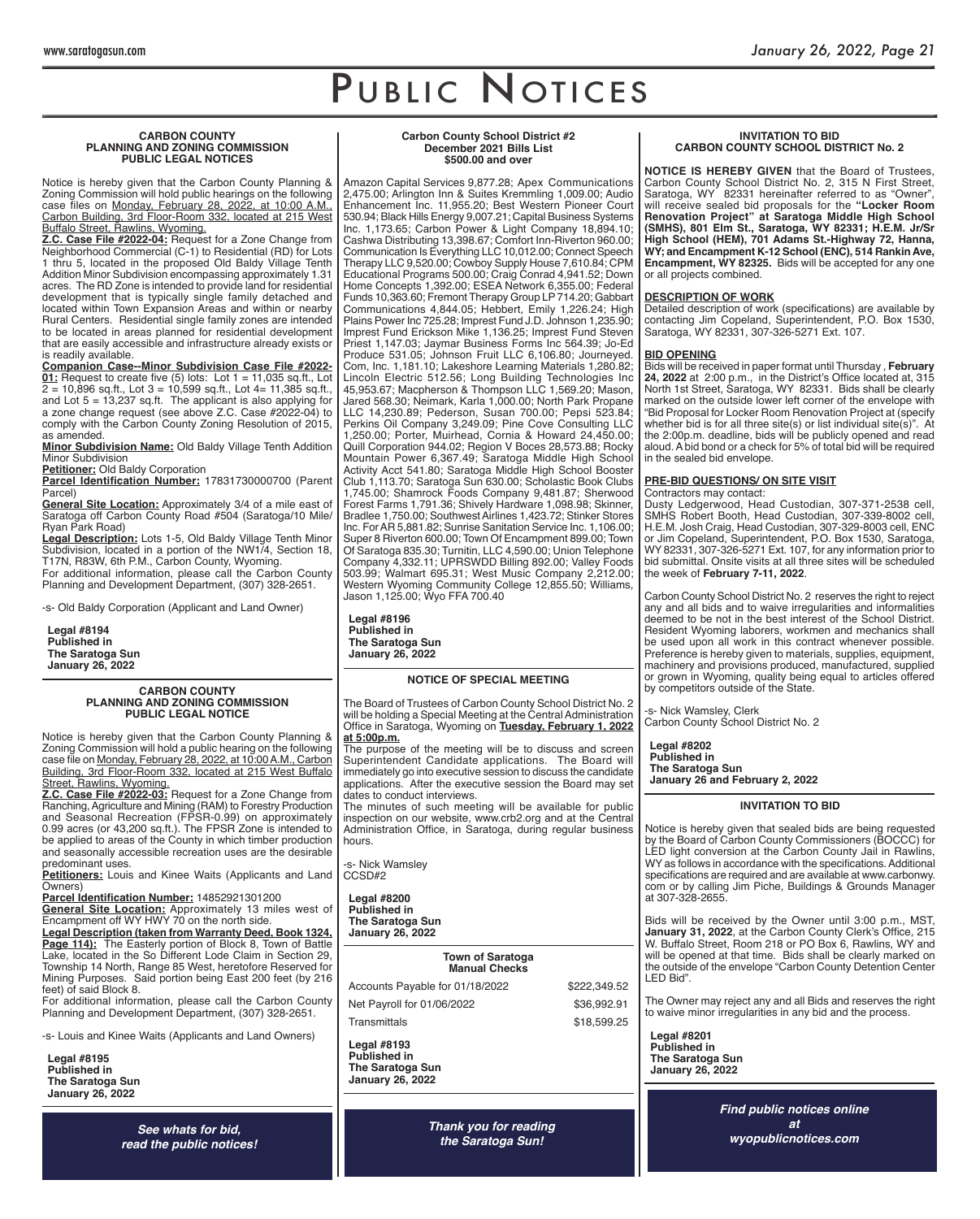#### **OFFICIAL MINUTES OF THE BOARD OF CARBON COUNTY COMMISSIONERS REGULAR MEETING Tuesday, January 4, 2022 Carbon Building – Courthouse Annex, Rawlins WY**

A regular meeting of the Board of Carbon County Commissioners (BOCC) commenced Tuesday, January 4, 2022, at 9:00 a.m. at the Carbon Building – Courthouse Annex, Rawlins, WY. Attending the meeting were Chairman, John Johnson, Vice Chairman, Sue Jones, John Espy, Byron Barkhurst and Travis Moore.

Chairman Johnson called the meeting to order at 9:00 a.m. **ADDITIONS / CORRECTIONS**

Chairman Johnson added Road & Bridge to the agenda to discuss a road use agreement and Dixon Airport items. **VOUCHERS**

Commissioner Moore moved to approve the report of expenditures in the amount of \$615,988.17. Commissioner Barkhurst seconded, and the motion carried unanimously. Ables, Duane E- County Health Officer \$1,600.00; Acme Electric Company, LLC - Electrician Services \$434.88; Alsco, American Linen Division - Misc. Shop Supplies \$61.66; Amazon Capital Services - Misc. Office Supplies \$105.48; APG Media Of the Rockies - Office Closure Ad \$30.00; Archuleta, Alexzandria - Witness Fees \$90.00; Bank of Montreal - Mastercard - Misc. Charges \$56,680.22; Black Hills Energy - Heating Services \$13,171.14; Blakeman Propane - Heating Services \$2,080.08; Bob Barker Company, Inc. - Jail Cleaning Supplies \$269.62; Burke Moving & Storage - Moving Charges \$20,793.25; Candy Mountain - Water \$55.50; Carbon County Fair Board - Monthly Payment \$4,166.67; Carbon County Library - Monthly Payment \$32,500.00; Carbon County Museum - Monthly Payment \$18,166.67; Carbon County Senior Services - Monthly Payment \$16,666.67; Charm-Tex, Inc. - Jail Cleaning Supplies \$96.50; Clerk of Dist. Court (Jurors) - Jurors \$3,760.44; Colorado District Attorney's Council - Trial Techniques \$1,000.00; Dell Marketing L.P. - Computers For C4 \$1,447.83; Dixon, Town Of - Water Services \$308.00;<br>Dominion Energy, Hecting Of - Water Services \$308.00; Dominion Energy - Heating Services \$368.79; Encartele - Jail Data \$2,250.00; Engineering Associates - Beaver Creek Bridge \$273.05; Floyd's Truck Center - Def Fluid \$32.96; Franks, Kevin - Electronic Monitoring Refund \$820.00; Further - Health Reimbursement \$1,705.51; Galls/Quartermaster - Deputy Uniforms \$199.04; Grainger - Misc. Parts \$142.67; Gray, Matthew James - Expert Testimony \$826.89; Greene, Canyon - Witness Fees \$30.00; High Plains Power - Electric Services \$445.00; Iacovetto, Karon - County Cleaning \$9,765.00; Jack's Body & Fender Repair - Towing Services \$510.00; Josephine County Sheriff's Office - Subpoena Service \$50.00; Kaluzny, Emily - Personal Phone Usage \$30.00; Kilburn Tire Company - Tires \$947.00; L N Curtis & Sons - Misc. Parts \$2,382.05; Lally, Brian J. - Headlight Reimbursement \$21.81; Lorn, Kaylan - Witness Fees \$30.00; Matthew Bender & Co, Inc. - Law Books \$206.10; Medicine Bow, Town Of - Water Services \$200.00; Memorial Hospital of Carbon Co. - Lab Fees \$760.00; Merck Sharp & Dohme Corp. - Vaccines \$3,632.84; Motus Space Solutions - Phase 1 & 2 Furniture \$130,087.00; Natrona County Fire Protection Dist. - Rescue Truck \$30,000.00; Norco, Inc. - Cylinder Rental \$51.77; Offender Watch - Sex Offender Notifications \$220.00; Olde Trading Post - Fuel \$85.27; O'Reilly Auto Parts - Oil \$22.99; Perkins Oil Co - Fuel \$2,687.72; ProForce - 9mm Ammunition \$20,020.00; Public Safety Center, Inc - Gloves \$361.52; Quill Corporation - Misc. Office Supplies \$232.90; R.P Lumber Company, Inc. - Misc. Supplies \$271.44; Rawlins Automotive Misc. Parts \$1,369.72; Rawlins Hardware - Misc. Supplies \$2,045.74; Rawlins, City of - Tire Disposal \$23.40; Rietveld, Toni - Mileage \$55.59; Rodriguez, Candy - Elec Monitor Refund \$743.50; Sanchez, Kimberly - Witness Fees \$90.00; Saratoga Auto Parts, Inc. - Misc. Parts \$173.49; Saratoga Sun - Misc. Ads \$1,278.00; Schaeffer Mfg. Co - Lube \$4,584.33; Schilling & Winn Pc - Legal Services \$4,328.28; Scriven, Olivia - Witness Fees \$15.00; Security Transport Services, Inc. - Inmate Transport \$3,162.65; Sheets, Ed - Finish Sheetrock Texture \$342.31; Sikes, Melisa - Postage/Stickers \$70.08; Slow And Steady Law Office, PLLC - Legal Services \$11,920.00; SNF, Inc - 2 2021 Ram Fire Truck \$164,040.00; South Central Wy Ems - Quarterly Payment \$11,250.00; Spaulding, Dawnette

- Emergency Financial Assistance \$5.30; Staples Advantage - Misc. Office Supplies \$339.43; State Of Wyoming DCI -Sex Offender Changes M. Calhoun \$25.00; Stinker Stores, Inc. - Fuel \$11,409.87; Summit Food Service - Jail Meals \$11,003.70; Swanson Services Corporation - Jail Commissary \$1,887.83; T-O Engineers - DWX Master Plan Update \$785.00; Uline - Velcro \$159.20; UPRSWDD - Trash Services \$190.00; Valley Fire Extinguisher - Annual Maintenance \$305.45; Waco - Waco Dues \$325.00; Walker, Deborah C - Patches Sewn \$96.00; Western Truck Repair - Shock \$137.00; Western Truck Repair - Seal/Shoe Kit \$118.85; Wy Dept Of Transportation - Brush Creek Bridge \$26.28; Wy Machinery Company - Service

Maintenance \$440.24; Wy Rents, LLC - Jack Hammer Rental \$88.00

# **CONSENT AGENDA**

Commissioner Espy moved to approve the consent agenda noting any item could be removed for separate action. The consent agenda includes the December 21, 2021, regular meeting minutes; monthly receipts from Planning and Development in the amount of \$1,475.00, bonds for Georgia R. Miller, Treasurer for Carbon County School District #2 in the amount of \$50,000.00; Cynthia Culver, Trustee for Medicine Bow Rural Health Care District in the amount of \$5,000.00; Jessica Sue Andrews, Trustee for Medicine Bow Rural Health Care District in the amount of \$5,000.00; Kay Embree, Trustee for Medicine Bow Rural Health Care District in the amount of \$5,000.00; Clint A. Weber, Treasurer for Baggs Cemetery District in the amount of \$5,000.00; Stacey L. Ward, Deputy Treasurer for Carbon County in the amount of \$10,000.00; Eileen Keller, Deputy Treasurer for Carbon County in the amount of \$10,000.00; and Althea Foster, Clerk/Treasurer for the Town of Baggs in the amount \$50,000.00. Commissioner Moore seconded, and the motion carried unanimously.

## **ELECTED OFFICIALS & DEPARTMENT HEADS Sheriff**

Commissioner Espy moved to authorize the Sheriff's signature on a grant award for the Small Rural Tribal Body-Worn Camera Program and proceed to complete the application for 20 body cameras for patrol deputies for a total amount of \$67,900.00 with \$40,000.00 covered by the grant, \$27,900.00 from county funds, \$12,225.00 from in-kind employment pay for training and setup for a total of \$40,125.00 from the county. Commissioner Moore seconded, and the motion passed unanimously.

### **Emergency Management**

Commissioner Jones moved to authorize the Chairman's signature on the Grant Award Agreement between Wyoming Office of Homeland Security and Carbon County for the Office of Emergency Management dedicated vehicle and accessories in an amount not to exceed \$42,500.00 in grant funds plus an equal match for a term of October 1, 2020, through September 30, 2022. Commissioner Barkhurst seconded, and the motion passed unanimously.

**IT** Commissioner Espy moved to authorize the chairman's signature on the Memorandum of Understanding with Wyoming Supreme Court to delineate responsibility between Wyoming Supreme Court and the county for installation of IT equipment and technology systems dedicated to Circuit and District Courts pending attorney approval. Commissioner Moore seconded, and the motion passed unanimously. **Fire**

Commissioner Jones moved to approve the lease agreement between Carbon County and the Town of Baggs for fire equipment 2005 Kenworth water tender in the amount of \$40,000.00 and for a term of 5 years. Commissioner Espy seconded, and the motion passed unanimously.

#### **Planning and Development Certifications**

Commissioner Barkhurst moved to accept the Certification of Recommended Action from the Carbon County Planning & Zoning Commission Z.C. Case #2022-01 – Bryan Annan and Z.C. Case #2022-02 – Michael Lutz and schedule a public hearing for February 1, 2022, 11:15 a.m. at the Carbon Building-Courthouse Annex in Rawlins, Wyoming. Commissioner Moore seconded, and the motion carried unanimously.

#### **Treasurer**

Commissioner Moore moved to authorize the Chairman's signature on Resolution No. 2022-01 Carbon County Investment Policy and to designate Bank of Commerce and RNB State Bank as depositories for Carbon County for 2022 and the Investment Policy Compliance Letter. Commissioner Espy seconded, and the motion carried unanimously. **Clerk**

Commissioner Jones moved to authorize any commissioner's signature on the letter to the Department of Environmental Quality advising them that Carbon County desires to be a party to Rock Creek Wind Energy Project siting permit application. Commissioner Barkhurst seconded, and the motion passed unanimously.

Commissioner Barkhurst moved to approve the Chairman's signature on Amendment #1 to the Administrative Services Agreement between Carbon County Employees and Blue Cross Blue Shield of Wyoming. Commissioner Espy seconded, and the motion passed unanimously.

Commissioner Moore moved to appoint Zachary Hartshorn to the Rawlins-Carbon County Airport Board for a 5-year term ending January 2027. Commissioner Espy seconded, and the motion passed unanimously.

# **Attorney**

Commissioner Barkhurst moved to approve the Chairman's signature on the Lease Modification for United Way so that the Department of Criminal Investigation can occupy their office through June 2023. Commissioner Moore seconded, and the motion passed unanimously.

Commissioner Barkhurst moved to approve the Chairman's signature on Amendment Eight to the Lease between WY Dept. of Transportation and Carbon County for Driver Services Office at the Little Snake River Valley Library for term of February 1, 2009, through January 31, 2024, in an amount of \$360.00 per year. Commissioner Espy seconded, and the motion passed unanimously.

# **COMMISSIONERS**

Commissioner Jones moved to authorize the Chairman's signature on the Cooperative Agreement between the WY Department of Aeronautics and Carbon County for crack seal project at the Dixon Airport in the amount of \$4,376.49, which is 20% of the actual construction costs of \$21,882.46. Commissioner Barkhurst seconded, and the motion carried unanimously.

Commissioner Jones moved to approve the Chairman's signature on the Application for a Federal Assistance Grant for Dixon Airport fence relocation project in the amount of \$601,000.00 with the county portion being \$24,040.00, for term of November 1, 2021, through December 31, 2022. Commissioner Barkhurst seconded, and the motion passed unanimously.

Commissioner Jones moved to authorize the Chairman's signature on the CATEX. Commissioner Barkhurst seconded, and the motion carried unanimously.

## **EXECUTIVE SESSION**

Commissioner Espy moved to go into executive session at 10:33 a.m. with Clerk Bartlett, Lenny Layman and Ashley Mayfield Davis to discuss personnel, potential litigation and other matters considered confidential by law. Commissioner Moore seconded, and the motion carried unanimously.

Commissioner Espy moved to come out of executive session at 11:18 a.m. noting no action was taken and that the minutes be signed and sealed. Commissioner Moore seconded, and the motion carried unanimously.

# **Public Hearing – Z.C. Case File No. 2021-12**

Chairman Johnson opened a public hearing at 11:30 a.m. to hear Planning & Zoning file type Z.C. Case File #2021-12, Paul Draves' request for a Zone Change from Ranching, Agriculture and Mining (RAM) to Residential (RD-2.42) on approximately 2.42 acres. The RD Zone is intended to provide land for residential development that is typically single family detached and located within Town Expansion Areas and within or nearby Rural Centers. Residential single-family zones are intended to be in areas planned for residential development that are easily accessible and infrastructure already exists or is readily available, it is located at 45 North Cherokee Road, approximately 1.5 miles north on Carbon County Road #451 on the west side. Sarah Brugger, Planner/GIS Specialist, presented the case file.

Chairman Johnson called for comments for or against the case. There being no comments, Chairman Johnson closed the hearing at 11:33 a.m.

Commissioner Jones moved that based on the recommendation of the Planning & Zoning Commission and staff to approve Resolution No. 2022-02, A Resolution of the Board of County Commissioners of Carbon County, Wyoming adopting the recommendation of the Carbon County Planning and Zoning Commission Z.C. Case File #2021-12, Paul Draves' request for a Zone Change from Ranching, Agriculture and Mining (RAM) to Residential (RD-2.42) on approximately 2.42 acres, located at 45 North Cherokee Road, approximately 1.5 miles north on Carbon County Road #451 on the west side. Commissioner Barkhurst seconded, and the motion carried unanimously.

# **Public Hearing – Z.C. Case File No. 2021-13**

Chairman Johnson opened a public hearing at 11:34 a.m. to hear Planning & Zoning file type Z.C. Case File #2021-13, Devin Shepard's request for a for a Zone Change from Ranching, Agriculture and Mining (RAM) to Rural Residential Agriculture (RRA-4) on approximately 4 acres. The RRA Zone is intended to be applied in areas of the County which are particularly suited to largelot development that allow both agricultural and residential uses intermingled, it is located at 1 Saratoga Lake Road, approximately 770 feet north of Saratoga off Saratoga Lake Road; east of WY HWY 130 and Carbon County Road #301 (Leavengood Lane). Sarah Brugger, Planner/GIS Specialist, presented the case file. She did note the minimum acreage for the zone is 5 acres however because the use is consistent, she recommended moving forward with a waiver of the lot size. Commissioner Barkhurst confirmed the use is agricultural and not commercial as the applicant may be part owner in Shepard Construction Solutions. Ms. Bruggar stated that if that was the case, she would ask the applicant to apply for a conditional use permit. Chairman Johnson called for comments for or against the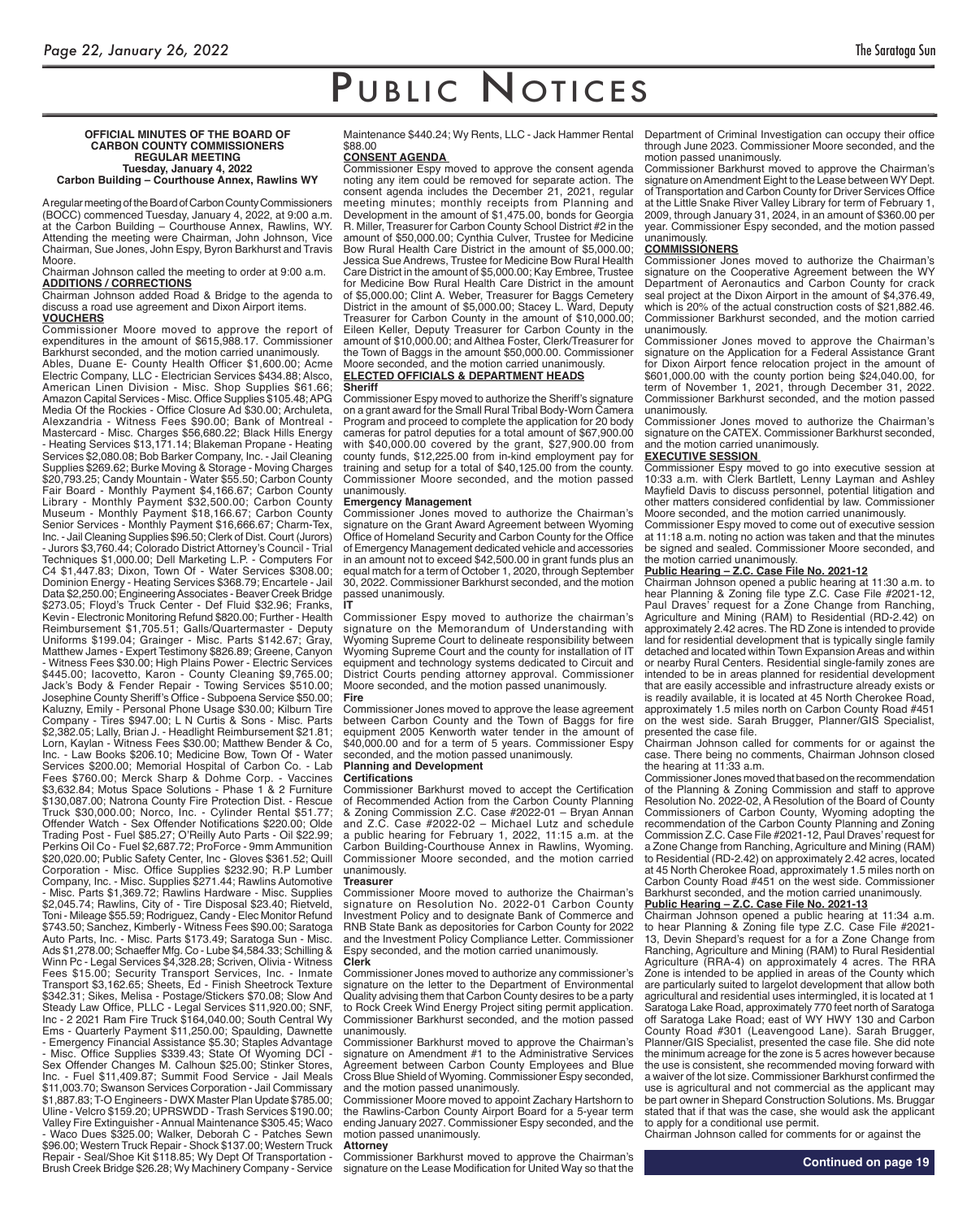case. There being no comments, Chairman Johnson closed the hearing at 11:41 a.m.

Commissioner Espy moved that based on the recommendation of the Planning & Zoning Commission and staff to approve Resolution No. 2022-03 A Resolution of the Board of County Commissioners of Carbon County, Wyoming adopting the recommendation of the Carbon County Planning and Zoning Commission Z.C. Case File #2021-13, Devin Shepard's request for a for a Zone Change from Ranching, Agriculture and Mining (RAM) to Rural Residential Agriculture (RRA-4) on approximately 4 acres. The RRA Zone is intended to be applied in areas of the County which are particularly suited to largelot development that allow both agricultural and residential uses intermingled, it is located at 1 Saratoga Lake Road, approximately 770 feet north of Saratoga off Saratoga Lake Road; east of WY HWY 130 and Carbon County Road #301 (Leavengood Lane). Commissioner Moore seconded, and the

#### **OFFICIAL MINUTES OF THE BOARD OF CARBON COUNTY COMMISSIONERS SPECIAL MEETING January 12, 2022**

# **Carbon Building-Courthouse Annex, Rawlins, WY**

A special meeting of the Board of Carbon County Commissioners (BOCC) commenced January 12, 2022, at 8:30 a.m. at the Carbon Building-Courthouse Annex in Rawlins, WY. Attending the meeting were Chairman, John Johnson, Vice Chairman, Sue Jones, John Espy, Travis Moore and Byron Barkhurst. Chairman Johnson called the meeting to order at 8:34 a.m. **IMPACT ASSISTANCE**

Commissioner Espy moved to authorize any commissioner to negotiate impact assistance funds for the Rock Creek project at a meeting January 14, 2022. Commissioner Barkhurst seconded, and the motion carried unanimously.

**EXECUTIVE SESSION**  Commissioner Espy moved to go into executive session at 9:16 a.m. with Clerk Bartlett and Ashley Mayfield Davis to discuss personnel, potential litigation and other matters considered

confidential by law. Commissioner Moore seconded, and the motion carried unanimously. Commissioner Espy moved to come out of executive session at 9:58 a.m. noting no action was taken and that the minutes be signed and sealed. Commissioner Moore seconded, and

#### the motion carried unanimously. **ADJOURNMENT**

Commissioner Espy moved to adjourn the meeting at 9:58 a.m. Commissioner Moore seconded, and the motion carried unanimously.

-s- Gwynn G. Bartlett, Carbon County Clerk Approved this 18th day of January 2022. BOARD OF COUNTY COMMISSIONERS CARBON COUNTY, WYOMING -s- Willing John Johnson, Chairman

**Legal #8190 Published in The Saratoga Sun January 26, 2022**

#### **PUBLIC NOTICE NOTICE OF APPLICATION FOR A TRANSFER OF A RETAIL LIQUOR LICENSE**

Notice is hereby given that on the 23rd Day of December, 2021, White Dog Liquors, LLC filed an application for the transfer of a retail liquor license in the office of the clerk of the Town of Encampment for the following described place and premises to wit; 702 Freeman Avenue, Encampment, Wyoming. Protest, if any there be, against the issuance of such license, will be heard at the hour of 7:00 p.m., or as time allows, on the **10th day of February, 2022** in the Council Chamber of the Town Hall located at 614 McCaffrey Avenue, Encampment, Carbon County, Wyoming.

-s- Doreen Harvey, CMC Clerk/Treasurer

**Legal #8198 Published in The Saratoga Sun January 26 and February 2, 2022**

> *They spent how much on what?* **Read the legal notices to find out!**

#### motion carried unanimously. **EXECUTIVE SESSION**

Commissioner Espy moved to go into executive session at 11:47 a.m. with Clerk Bartlett and Ashley Mayfield Davis to discuss personnel, potential litigation and other matters considered confidential by law. Commissioner Moore seconded, and the motion carried unanimously.

Commissioner Espy moved to come out of executive session at 12:49 p.m. noting no action was taken and that the minutes be signed and sealed. Commissioner Moore seconded, and the motion carried unanimously.

#### **ADJOURNMENT**

Commissioner Espy moved to adjourn the meeting at 12:50 p.m. Commissioner Moore seconded, and the motion carried unanimously.

A regular meeting of this Board will be held February 1, 2022, at 9:00 a.m., at the Carbon Building-Courthouse Annex, located

# **INVITATION TO BID CARBON COUNTY SCHOOL DISTRICT No. 2**

Notice is hereby given that the Board of Trustees, Carbon County School District No. 2, 315 N First Street, Saratoga, WY 82331 hereinafter referred to as "Owner", will receive sealed bid proposals for the **"District Wide VoIP Phone System and Equipment" to include Elk Mountain Elementary, Medicine Bow Elementary, Hanna Elementary, H.E.M. Jr/Sr High, Saratoga Elementary, Saratoga Middle/High, Encampment K-12 Schools and the Carbon County School District #2 Office.** 

## **DESCRIPTION OF WORK**

Provide a VoIP telephone system and equipment for CCSD#2, ensuring long-term growth through effective management and maintenance in the district. This project requires the design and implementation of a new IP telephone system and includes the interconnection of this system to the District's multi-site data and telecom network.

## **BID OPENING**

Bids will be received in paper format until **2:00 p.m., February 28, 2022**, in the District's Office located at, 315 North 1st Street, Saratoga, WY 82331. Bids shall be clearly marked with "Attn: VoIP RFD" then publicly opened and read aloud. No Bidder may withdraw his bid for a period of thirty (30) days after scheduled date of Bid Opening.

## **PRE-BID CONFERENCE**

Proponents will schedule an onsite visit on **February 15, 2022**  to each proposed site, at their expense, prior to the submission of its proposal.

### **BIDDING DOCUMENTS**

The Bidding/Contract Documents may be obtained through Carbon County School District No. 2, Andi Ward, Technology Director, via email at award@crb2.org with subject title "VoIP RFP Request" no later than **February 20, 2022**.

Carbon County School District No. 2 reserves the right to reject any and all bids and to waive irregularities and informalities deemed to be not in the best interest of the School District. Resident Wyoming laborers, workmen and mechanics shall be used upon all work in this contract whenever possible. Preference is hereby given to materials, supplies, equipment, machinery and provisions produced, manufactured, supplied or grown in Wyoming, quality being equal to articles offered by competitors outside of the State.

CARBON COUNTY SCHOOL DISTRICT NO. 2 -s- Nick Wamsley, Clerk

**Legal #8186 Published in The Saratoga Sun January 19 and January 26, 2022**

**Stay informed on what your elected officials** *are doing! Read public notices in the newspaper and online at wyopublicnotices.com!*

at 215 West Buffalo, Room 240A, Rawlins, WY. The public is invited to attend, or you can listen online at the website listed below. To get on the agenda, call the Clerk's Office by the Thursday before the meeting. Per Wyo. Stat. §18-3-516(f), access to county information can be obtained at or by calling the Clerk's Office at (307) 328-2668 or 1-800-250-9812.

s-Gwynn G. Bartlett, Carbon County Clerk Approved this 18th day of January 2022. BOARD OF COUNTY COMMISSIONERS CARBON COUNTY, WYOMING -s- Willing John Johnson, Chairman

**Legal #8189 Published in The Saratoga Sun January 26, 2022**

### **Request for Statements of Qualifications**

The Town of Hanna, Wyoming (Town) is requesting the submittal of Statements of Qualifications (SOQ) from qualified engineering fi rms for the Town's upcoming **Old Town Water System Rehabilitation, Phase 2 (Project)**. The Project consists of the following:

 • Replacement of old, deteriorating and undersized water mains in the Old Town Area of Hanna.

• Project includes replacement of fire hydrants, water services and appurtenances.

The Town is the recent recipient of a Public Facilities Grant from the Department of Environmental Quality's Abandoned Mine Land Division, which is anticipated to fund a majority of the project costs. The successful firm will be responsible for providing professional design and construction administration services for the Project.

The SOQ shall be accompanied by Standard Form 330. The text of the SOQ should be no longer than 10 pages (not including the SF 330 forms). An organizational chart and information on any proposed subconsultants shall be included in the SOQ. This is not a request for a detailed technical proposal.

The Town will evaluate the SOQs that are submitted and request more detailed technical proposals from three firms that have submitted SOQs and which the Town deems to be most qualified to perform the Project. At that time, the Town will provide a more detailed scope of work to the three selected firms. The more detailed proposals from the three selected firms shall include an estimated fee for the engineering services to be provided. Following submittal of proposals, the Town will interview the three firms from which it has requested proposals, after which it will select a firm with which it chooses to negotiate a professional services contract.

Interested firms must submit five  $(5)$  hard copies of its SOQ to the Town no later than **10:00 AM MST, February 4, 2022**, along with one electronic copy containing the SOQ. Submittals shall be made to the following address:

Mayor Lois Buchanan Town of Hanna Attn: Old Town Water System Rehabilitation, Phase 2 - SOQ P.O. Box 99 301 Adams Street Hanna, WY 82327

SF 330 forms are available from the Town by calling 307-325- 9424 or emailing to treasurer@townofhanna.com.

**Legal #8188 Published in The Saratoga Sun January 19, January 26 and February 2, 2022**

*The public notices are YOUR way of keeping informed on YOUR government! Read them in the Saratoga Sun.*